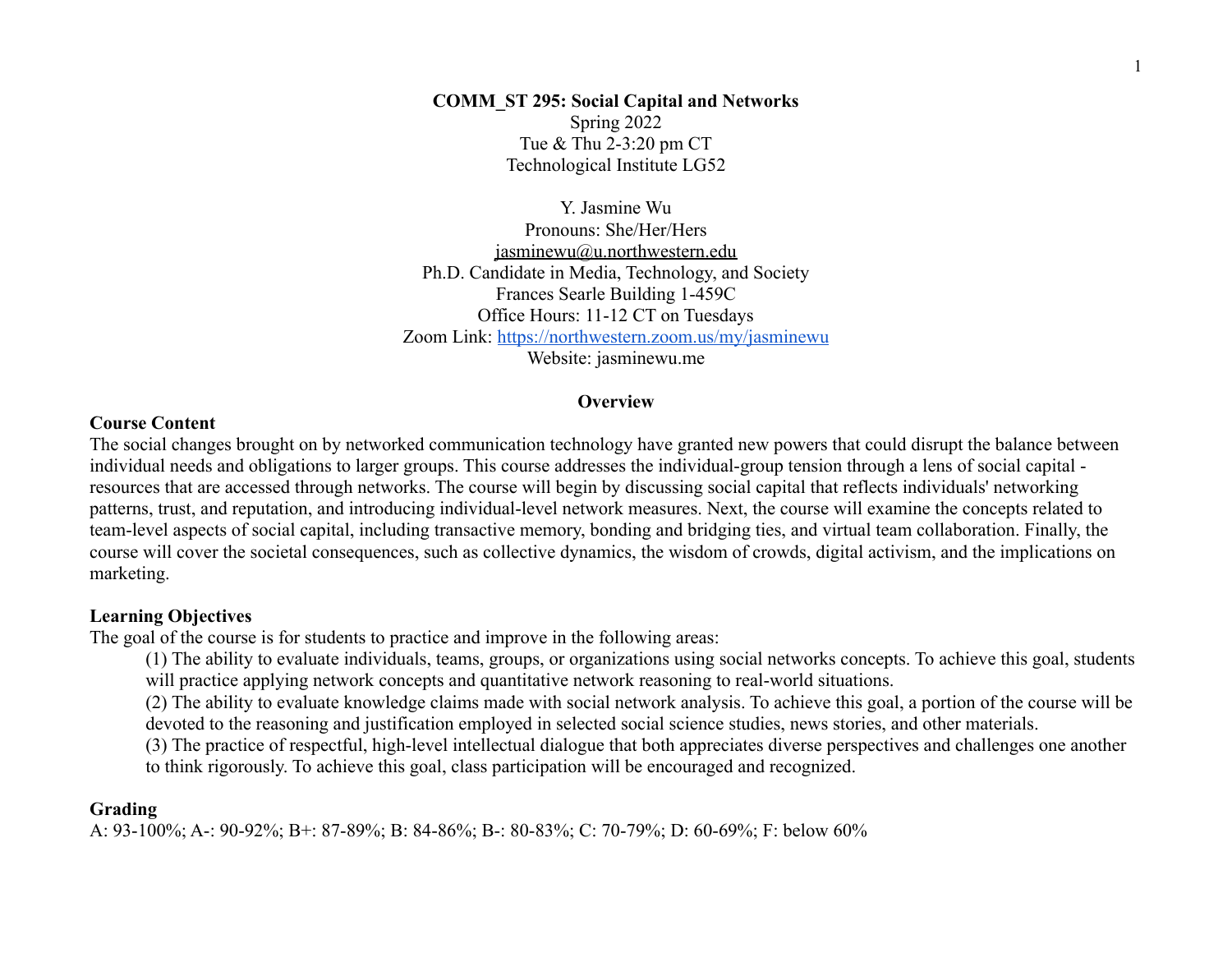# *Attendance and class participation (18%):*

The format of the class relies heavily on classroom discussion and participation in in-class activities. Students will be asked to participate in two ways:

1) Posting to the discussion board the night before class. Discussion posts (~50-100 words) are expected to be made by **10 pm** (Monday or Wednesday).

Students will be expected to have completed all the required readings before class and comment on the readings, preparing to discuss the readings in class. You will post meaningful comments and questions on each class's required readings. The posts should provide a substantive reaction to the readings, and are not intended to summarize the readings. It is an opportunity for you to provide your reactions to the readings and how they might relate to your specific class-related interests. Feel free to agree, disagree, or raise questions about the readings. As a part of your two posts, you can provide meaningful, substantive comments on others' original posts. In your comments, you are encouraged to provide a new perspective not covered by previous comments. The reactions could include extensions of, challenges to, and/or disagreements with the ideas developed in the readings. You may also engage with issues brought up by your classmates.

2) Speaking up in class

Students may miss class, be late, or leave early for 4 in-person classes without penalty. For every class more than four that you miss or are late or leave early, you will lose half a point. Students experiencing serious challenges hindering their ability to participate in the class for extended periods of time are encouraged to contact me ASAP, and their concerns will be considered.

# *Final paper (42%; draft 10.5% + final presentation 10.5% + final paper 21%)*

The final paper is 10-15 pages (double spaced, Times New Roman, 12pt.) to study a particular "social context" using social capital theory and social network methods.

• What is a "social context?"

A social context is any situation in which a group of "nodes" – people, organizations, or communities such as cities or countries - interact either competitively or cooperatively. Students will choose a context that is particularly interesting to them during the first weeks of class. The context should be observable – meaning the student will be able to gather some information about the nodes. Examples include:

- $\triangleright$  A group, organization, or team the student is currently involved in or might join
- $\triangleright$  A set of historical events where people, organizations or communities interact
- $\triangleright$  A novel or serial drama the student is familiar with (that has many recurring characters)
- $\triangleright$  A set of individuals with theoretical properties that the student would like to simulate
- $\triangleright$  Current events that involve many nodes where data is readily available.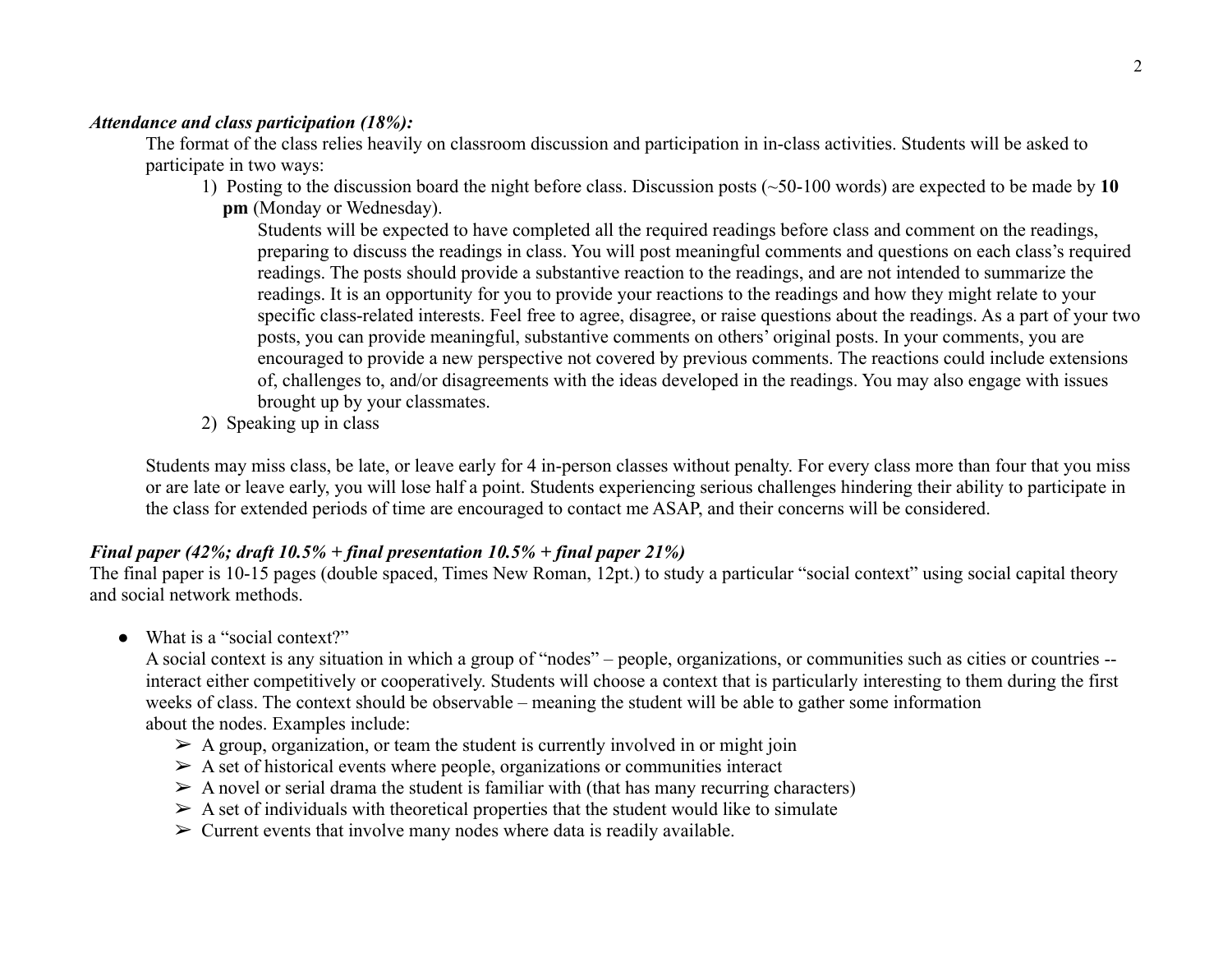Students are welcome to use contexts drawn from other classes. I will guide the choice of context to be sure that it is one that will be feasible.

## ● What is a "draft?"

Students will turn in a "draft" of their final paper by midnight, May 10. The draft will consist of roughly 5-page (double spaced, Times New Roman, 12pt.) reflecting the work the student has done so far (more is acceptable but not required). The draft will be worth 25% of the final paper grade (=10.5% towards the course grade). The purpose of the draft is to encourage students to begin work on the paper early and to work on it continuously.

### • What is a graded "presentation?"

Students will give a 5-minute presentation about their final paper in class on May 31 and Jun 2. The purpose of the presentation is to encourage students to concisely communicate their paper ideas and elicit feedback or suggestions from peers.

• The final version of the paper will be due by midnight, June 10. Late papers will be substantially penalized.

### *Homework assignments (40%):*

There will be 5 short homework assignments where students will write approximately 1 page (double spaced). Assignments will involve discussion or analysis of some aspect of the social context from which the student's final paper is drawn. Thus, students' research and thinking to execute the homework will support and inform their final paper.

## *Optional extra credit (up to 3%)*:

*Present "scenarios" from the news or other venues in class*: Students are encouraged to find real-world scenarios where they think networks or social capital are important and present these to the class. Presentations will include providing the class with a link to any article or material before the class and leading some of the discussion in class. Students can earn 1% extra credit for presenting a scenario.

## **Late Policy**

Deadlines are considered to be the last opportunity to submit work, not the first. Work not submitted by the stated deadline will receive an initial 10% deduction. An additional 5% deduction will be assessed for every full calendar day that it is late thereafter. If you need more time to complete an assignment because of a foreseeable conflict, talk to me about it well in advance (at least 48 hours). I will generally grant timely extension requests on reasonable grounds.

#### **Statement of Inclusivity**

This course strives to be an inclusive learning community, respecting those of differing backgrounds and beliefs. As a community, we aim to be respectful to all students in this class, regardless of race, ethnicity, socioeconomic status, religion, gender identity, or sexual orientation.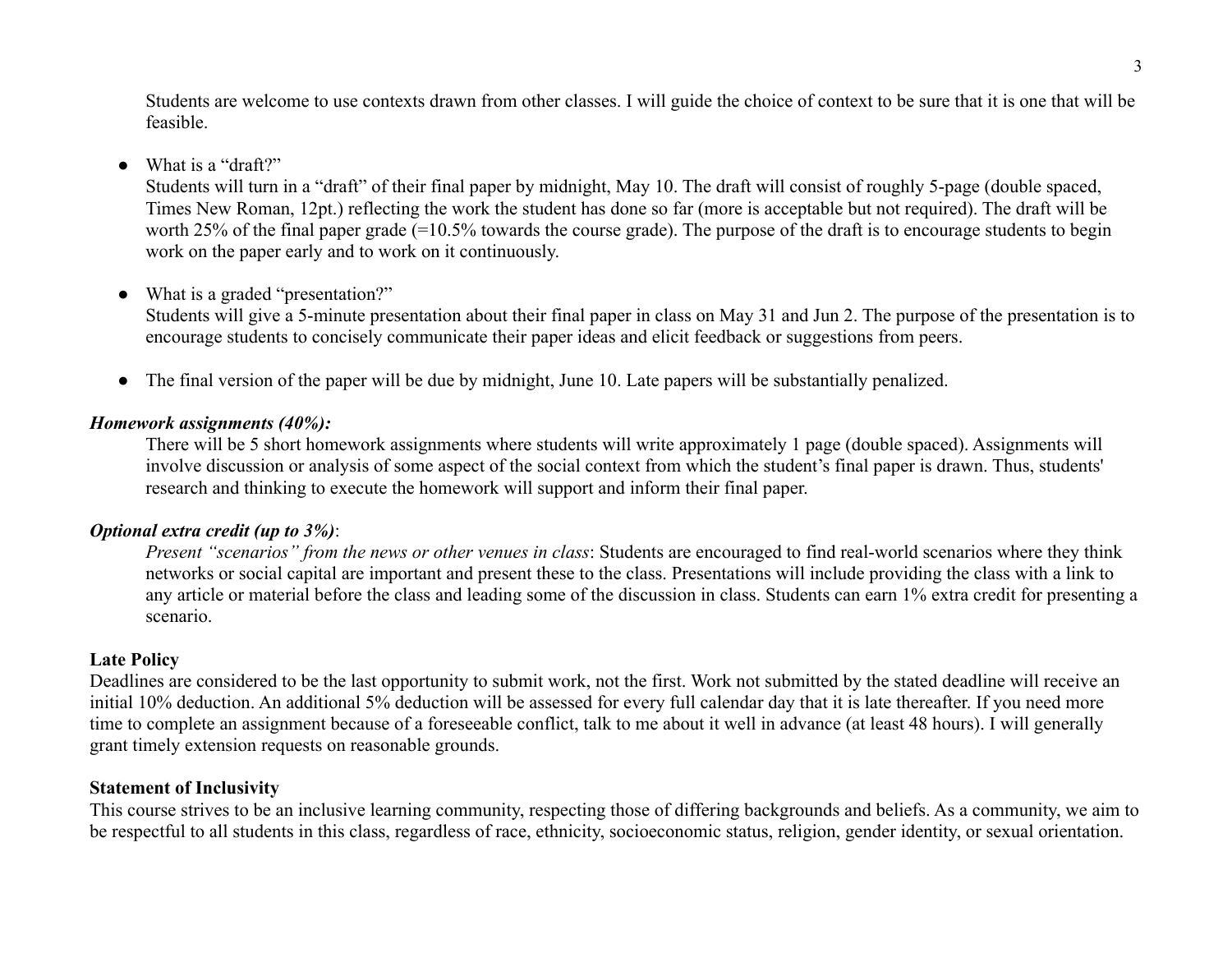## **COVID-19 Classroom Expectations Statement**

Students, faculty, and staff must comply with University expectations regarding appropriate classroom behavior, including those outlined below and in the [COVID-19 Code of Conduct](https://www.northwestern.edu/communitystandards/about-us/northwestern-university-student-expectations-covid-19-code-of-conduct.html). With respect to classroom procedures, this includes:

- Policies regarding masking and social distancing evolve as the public health situation changes. Students are responsible for understanding and complying with current masking, testing, Symptom Tracking, and social distancing requirements.
- In some classes, masking and/or social distancing may be required as a result of an Americans with Disabilities Act (ADA) accommodation for the instructor or a student in the class even when not generally required on campus. In such cases, the instructor will notify the class.
- No food is allowed inside classrooms. Drinks are permitted, but please keep your face covering on and use a straw.
- Faculty may assign seats in some classes to help facilitate contact tracing in the event that a student tests positive for COVID-19. Students must sit in their assigned seats.

If a student fails to comply with the [COVID-19 Code](https://www.northwestern.edu/communitystandards/about-us/northwestern-university-student-expectations-covid-19-code-of-conduct.html) of Conduct or other University expectations related to COVID-19, the instructor may ask the student to leave the class. The instructor is asked to report the incident to the Office of Community Standards for additional follow-up.

# **COVID-19 Testing Compliance Statement**

To protect the health of our community, Northwestern University requires unvaccinated students who are in on-campus programs to be tested for COVID-19 twice per week.

Students who fail to comply with current or future COVID-19 testing protocols will be referred to the Office of Community standards to face disciplinary action, including escalation up to restriction from campus and suspension.

# **Expectations to Class Modality**

Class sessions for this course will occur in person. Individual students will not be granted permission to attend remotely except as the result of an Americans with Disabilities Act (ADA) accommodation as determined by AccessibleNU.

Maintaining the health of the community remains our priority. If you are experiencing any symptoms of COVID do not attend class and update your Symptom Tracker application right away to connect with Northwestern's Case Management Team for guidance on the next steps. Also, contact the instructor as soon as possible to arrange to complete the coursework.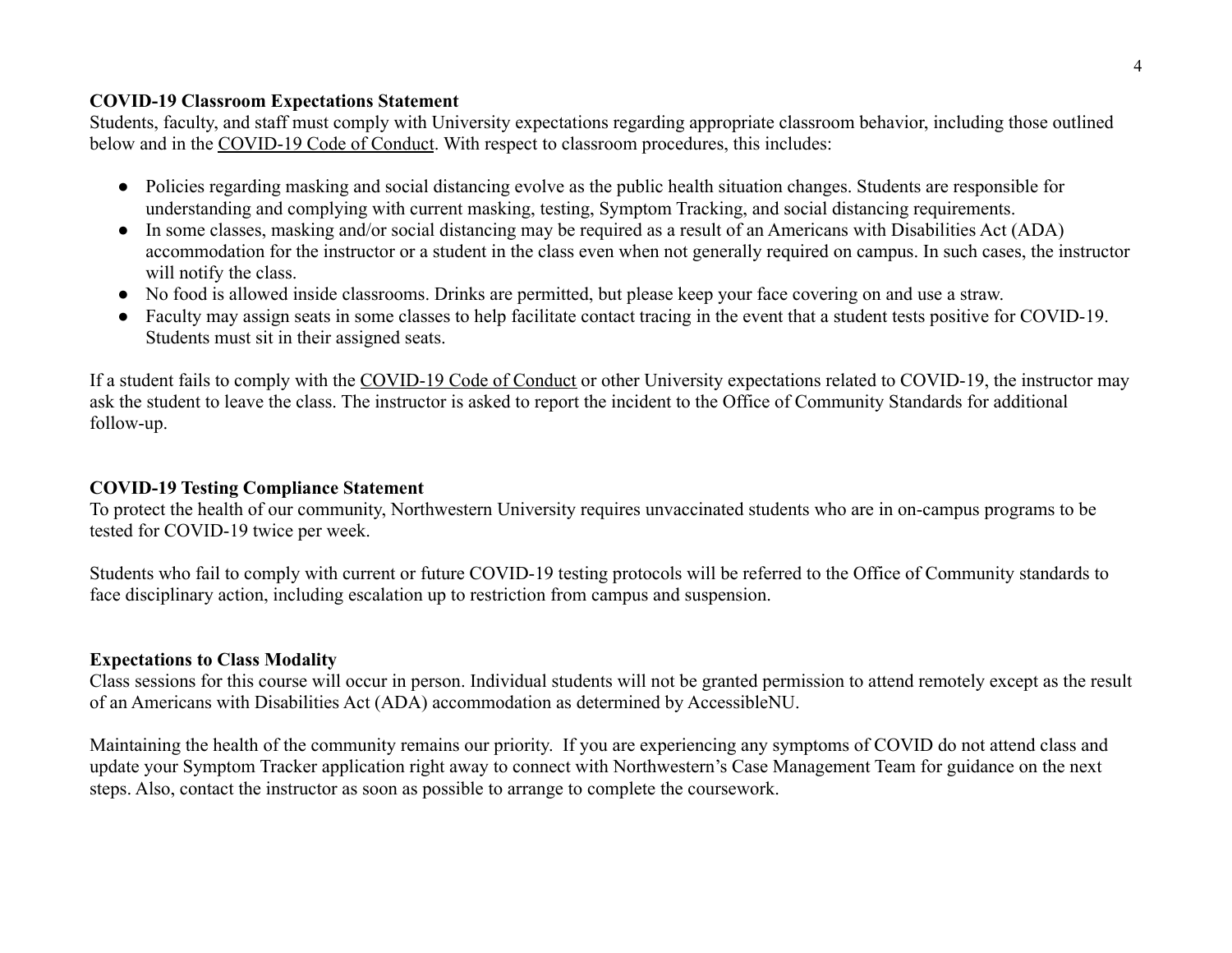Students who experience a personal emergency should contact the instructor as soon as possible to arrange to complete coursework. Should public health recommendations prevent in-person classes from being held on a given day, the instructor or the university will notify students.

## **Support for Wellness and Mental Health**

Northwestern University is committed to supporting the wellness of our students. Student Affairs has multiple resources to support student wellness and mental health. If you are feeling distressed or overwhelmed, please reach out for help. Students can access confidential resources through the Counseling and Psychological Services (CAPS), Religious and Spiritual Life (RSL) and the Center for Awareness, Response and Education (CARE). Additional information on all of the resources mentioned above can be found here:

- <https://www.northwestern.edu/counseling/>
- <https://www.northwestern.edu/religious-life/>
- <https://www.northwestern.edu/care/>

### **Accessibility Statement**

Northwestern University is committed to providing the most accessible learning environment as possible for students with disabilities. Should you anticipate or experience disability-related barriers in the academic setting, please contact AccessibleNU to move forward with the university's established accommodation process (e: accessiblenu@northwestern.edu; p: 847-467-5530). If you already have established accommodations with AccessibleNU, please let me know as soon as possible, preferably within the first two weeks of the term, so we can work together to implement your disability accommodations. Disability information, including academic accommodations, is confidential under the Family Educational Rights and Privacy Act.

#### **Sexual Misconduct and Reporting**

Northwestern University is committed to fostering an environment where students are safe and free from sexual misconduct. [Confidential](https://sexualmisconduct.princeton.edu/resources-reporting/resources) [resources](https://sexualmisconduct.princeton.edu/resources-reporting/resources) are available to those who have experienced sexual misconduct. Faculty and instructors are not confidential resources and are required to report incidents of sexual misconduct, whether discussed in your assignments or in person, to the Title IX Coordinator, who can provide information about resources and options. I encourage students who have experienced sexual misconduct to talk with someone to get support. For more information, including how to request interim protective measures and academic accommodations or file a complaint, see the [Get Help page.](https://www.northwestern.edu/sexual-misconduct/get-help/)

#### **Discrimination and Sexual Harassment**

Northwestern University's Policies on Discrimination, Harassment, and Sexual Harassment apply to all members of the University community, including students, staff, and faculty. Any student, staff, or faculty member who believes that he or she has been discriminated against or harassed on the basis of his or her race, color, religion, national origin, sex, sexual orientation, gender identity, gender expression,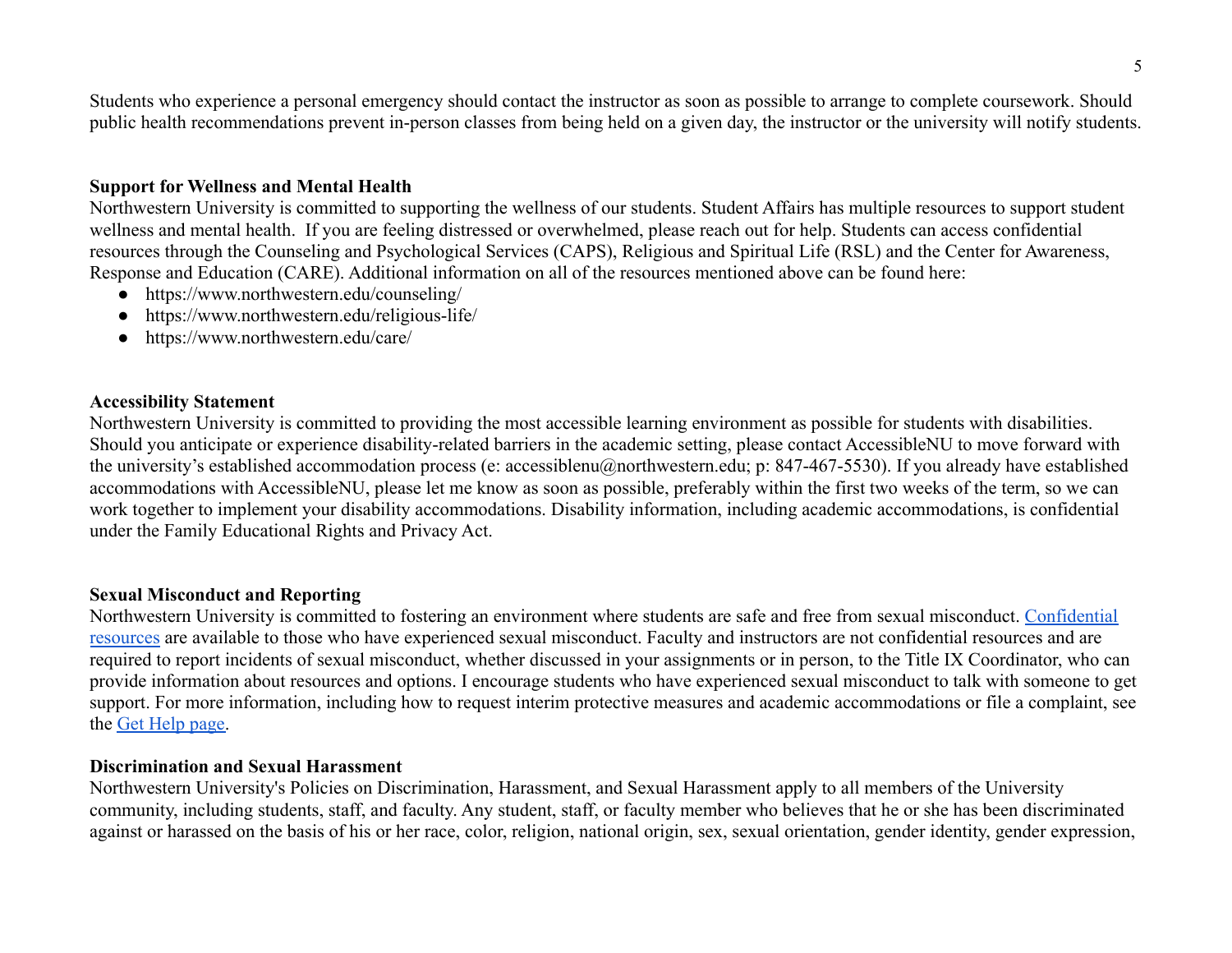parental status, marital status, age, disability, citizenship, veteran status, genetic information or any other classification protected by law, should contact the Office of Equal Opportunity and Access at (847) 491-7458 or the Sexual Harassment Prevention Office at (847) 467-6571. Additional information about the University's discrimination and harassment policies, including the campus resources available to assist individuals with discrimination or harassment concerns, is available online on the Human Resources [Equal Opportunity and Access](https://www.northwestern.edu/equity/documents/policy-on-institutional-equity.pdf) [website](https://www.northwestern.edu/equity/documents/policy-on-institutional-equity.pdf).

## **Academic Integrity Statement**

Students in this course are required to comply with the policies found in the booklet, "Academic Integrity at Northwestern University: A Basic Guide". All papers submitted for credit in this course must be submitted electronically unless otherwise instructed by the professor. Your written work may be tested for plagiarized content. For details regarding academic integrity at Northwestern or to download the guide, visit: <https://www.northwestern.edu/provost/policies/academic-integrity/index.html>

# **[Class Schedule](https://docs.google.com/spreadsheets/u/2/d/1BG0yNY-uCZVDHn1yDra2-9Xs5UCECgTcyEH4x2V62_s/edit)**

| k              | Wee Date<br>'22       | Day<br>of<br>Wee<br>k | <b>Topic</b>                                         | <b>Objectives</b>                                                                                                                                          | <b>Reading</b>                                        | <b>Notes</b>                                           | Assignment<br>Given               | Assignment<br>Due |
|----------------|-----------------------|-----------------------|------------------------------------------------------|------------------------------------------------------------------------------------------------------------------------------------------------------------|-------------------------------------------------------|--------------------------------------------------------|-----------------------------------|-------------------|
|                | Mar<br>31             | Thu                   | Social capital<br>overview                           | 1. Class introduction<br>2. Understand two features of social networks:<br>nodes & ties<br>3. Understand why we should care about social<br>capital        | Gladwell (1999)<br><b>Optional: Coleman</b><br>(1988) |                                                        |                                   |                   |
| $\overline{2}$ | Apr<br>5              | Tue                   | to Information                                       | Individual social 1. Understand the definition of structural holes<br>capital - Access 2. Understand the role of social capital in<br>generating new ideas | Burt Chap 2                                           | Class activity: Map<br>the network of<br>your contacts |                                   |                   |
|                | Apr<br>$\overline{7}$ | Thu                   | Individual social<br>capital - Trust &<br>Reputation | 1. Understand how social capital affects trust and<br>reputation<br>2. Gephi tutorial: Learn how to import and<br>manage social network data.              | Burt Chap 3                                           |                                                        | 1. Propose<br>candidate<br>topics |                   |
| 3              | Apr<br>12             | Tue                   | <b>Network</b>                                       | Individual social 1. Understand how social connections shape<br>capital - Identity individual identities<br>2. Understand different network centralities:  | Uzzi & Dunlap<br>(2005)<br>M & C Chap 2 Part 1        | Class activity: Vax                                    |                                   |                   |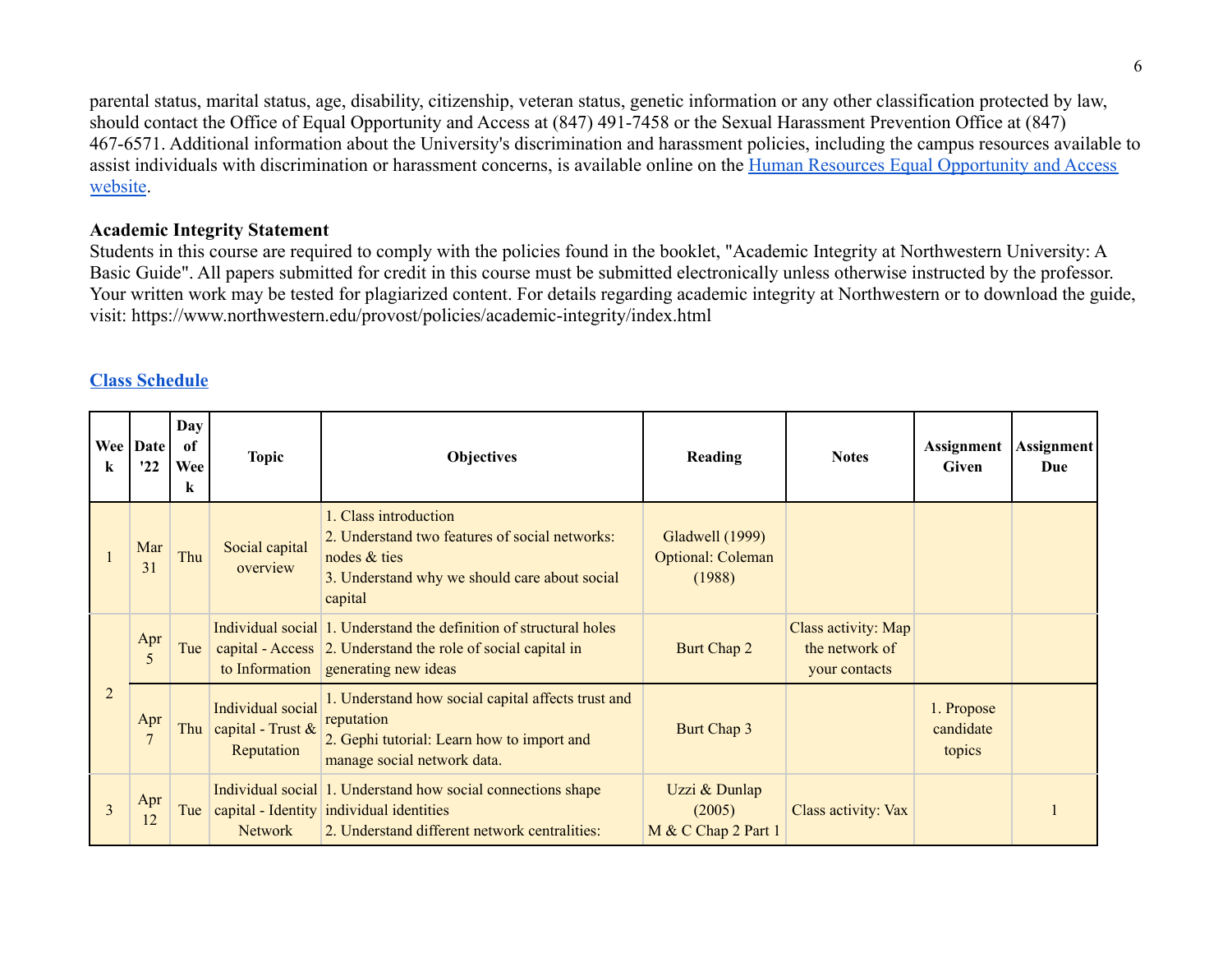|                |                       |                   | measures $(pt 1)$                                                 | degree, weighted degree, eigenvector,<br>betweenness, closeness<br>3. Gephi tutorial: network data visualization,<br>metrics computation                                    |                                                               |                                                                          |                           |                |
|----------------|-----------------------|-------------------|-------------------------------------------------------------------|-----------------------------------------------------------------------------------------------------------------------------------------------------------------------------|---------------------------------------------------------------|--------------------------------------------------------------------------|---------------------------|----------------|
|                | Apr<br>14             | Thu               | <b>Network</b><br>measures $(pt 2)$                               | 1. Understand network density, centralization,<br>open/closed networks, clustering coefficient                                                                              | M & C Chap 2 Part 2                                           | Class activity:<br>6DoS                                                  | 2. Identify<br>ego        |                |
| $\overline{4}$ | Apr<br>19             | Tue               | Team social<br>capital -<br>Bonding $&$<br><b>Bridging ties</b>   | 1. Understand team boundaries in organizations<br>2. Understand the characteristics of bonding ties<br>and bridging ties                                                    | Pentland (2012)                                               | Class activity:<br>Relational<br>Analytics<br>Dashboard                  |                           | 2              |
|                | Apr<br>21             | Thu               | Team social<br>capital -<br>Diversity<br>(Diego Guest<br>Lecture) | 1. Understand the definition of surface-level and<br>deep-level diversity<br>2. Understand the outcomes of team diversity                                                   | Reagans &<br>Zuckerman (2001)                                 |                                                                          | 3. Analyze<br>ego network |                |
| 5              | Apr<br>26             | Tue               | Team social<br>capital -<br>Transactive<br>memory system          | 1. Understand transactive memory system through<br>the lens of social networks                                                                                              | M & C Chap 6 TMS                                              | Jackie Cameo<br>Appearance                                               |                           | 3              |
|                | Apr<br>28             | Thu<br>(Zoo<br>m) | Team social<br>capital -<br>Virtual teams                         | 1. Understand the role of organizational<br>communication technologies in virtual team<br>collaboration<br>2. Identify the opportunities and challenges of<br>virtual teams | Yuan & Gay (2006)                                             |                                                                          | 4. Reflect on<br>teams    |                |
| 6              | May<br>$\overline{3}$ | Tue               | Catch-up day                                                      |                                                                                                                                                                             | Optional: Carter et al.<br>(2015)                             |                                                                          |                           | $\overline{4}$ |
|                | May<br>5              | Thu               | Team social<br>capital -<br>Multi-team<br>system                  | 1. Understand the complexity of team structures<br>in modern organizations                                                                                                  | Gardner & Peterson<br>(2019)<br>Mortensen &<br>Gardner (2017) | Class activity:<br>Word completion<br>task;<br>May 6 Last day to<br>drop | Final paper<br>draft      |                |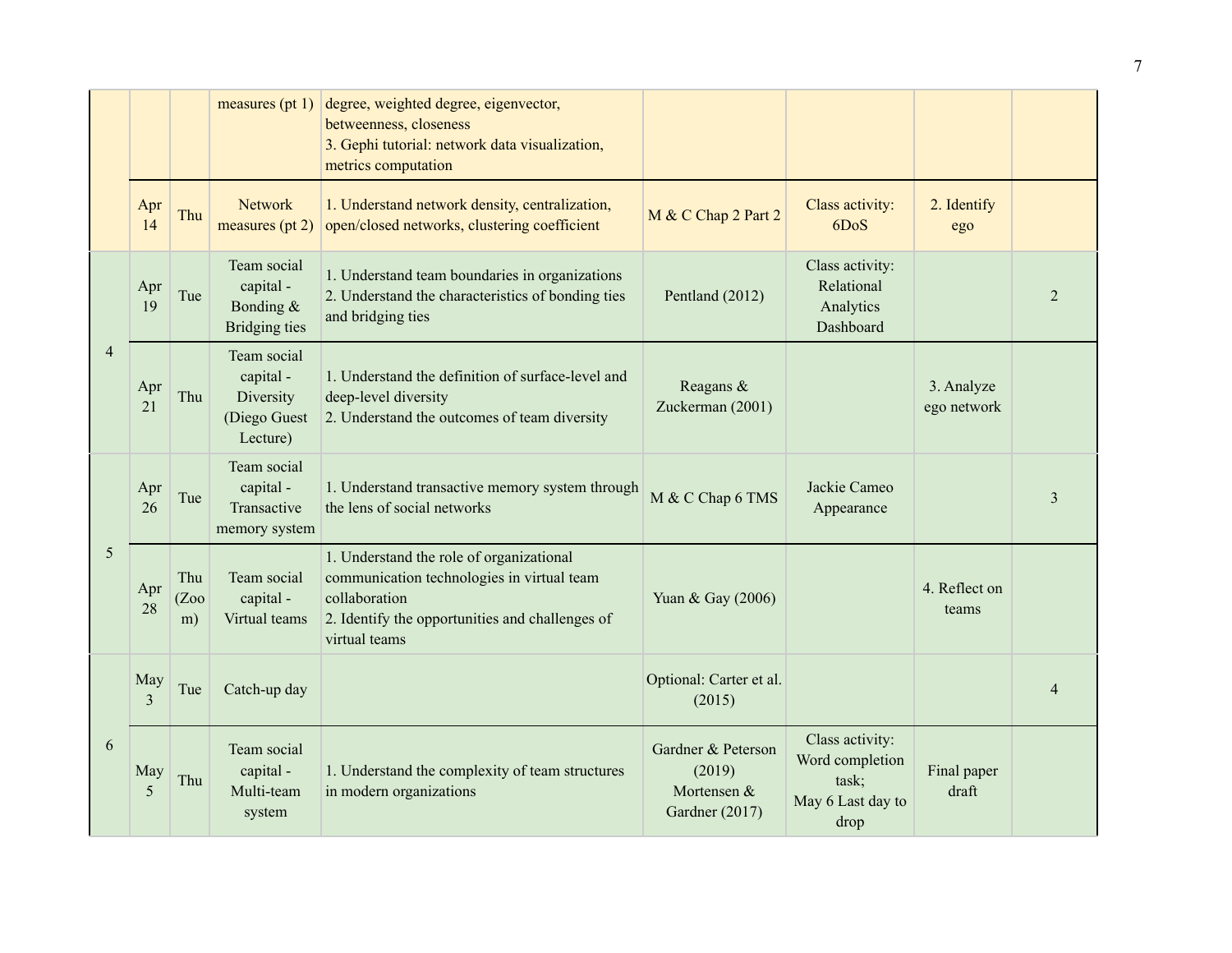| 7  | May<br>10   | Tue               | Collective social<br>capital -<br>Overview            | 1. Understand how collective behavior is affected<br>by local network structures                                                                                       | M & C Chap 3                                          | <b>Tian Cameo</b><br>Appearance   |                             | Final paper<br>draft            |
|----|-------------|-------------------|-------------------------------------------------------|------------------------------------------------------------------------------------------------------------------------------------------------------------------------|-------------------------------------------------------|-----------------------------------|-----------------------------|---------------------------------|
|    | May<br>12   | Thu               | capital -<br>Collective<br>dynamics                   | Collective social 1. Understand the potential unintended<br>consequences of collective actions<br>2. Understand networks of online communities<br>and civic engagement | Jackson et al. Chap 1<br>Optional: Bailon<br>Chap 3   | <b>Brooke Cameo</b><br>Appearance | 5. Reflect on<br>collective |                                 |
| 8  | May<br>17   | Tue               | Collective social<br>capital -<br>Wisdom of<br>Crowds | 1. Understand Wisdom of Crowds<br>2. Understand how network structure affects<br>crowdsourcing                                                                         | Christakis & Fowler<br>Chap 1                         | Class activity:<br>WoS game       |                             | 5                               |
|    | May<br>19   | Thu               | Collective social<br>capital -<br>Common<br>ground    | 1. Understand the relationship between network<br>connectivity and social convention                                                                                   | Centola &<br>Baronchelli (2015)                       | Class activity:<br>Name game      |                             |                                 |
| 9  | May<br>24   | Tue               | Collective social<br>capital -<br>Culture             | 1. Understand the similarity and difference of<br>social capital across cultures                                                                                       | Corritore et al. (2020)<br>Optional: Lu (2022)        |                                   |                             |                                 |
|    | May<br>26   | Thu<br>(Zoo<br>m) | Guest Lecture -<br>Xu Yu                              |                                                                                                                                                                        | DeWees & Minson<br>(2018)<br>Becker & Smith<br>(2019) |                                   |                             |                                 |
| 10 | May<br>31   | Tue               | Student<br>presentations                              |                                                                                                                                                                        |                                                       |                                   |                             |                                 |
|    | Jun $2$ Thu |                   | Student<br>presentations                              |                                                                                                                                                                        |                                                       |                                   |                             |                                 |
|    |             |                   |                                                       |                                                                                                                                                                        |                                                       |                                   |                             | Final paper<br>due on Jun<br>10 |